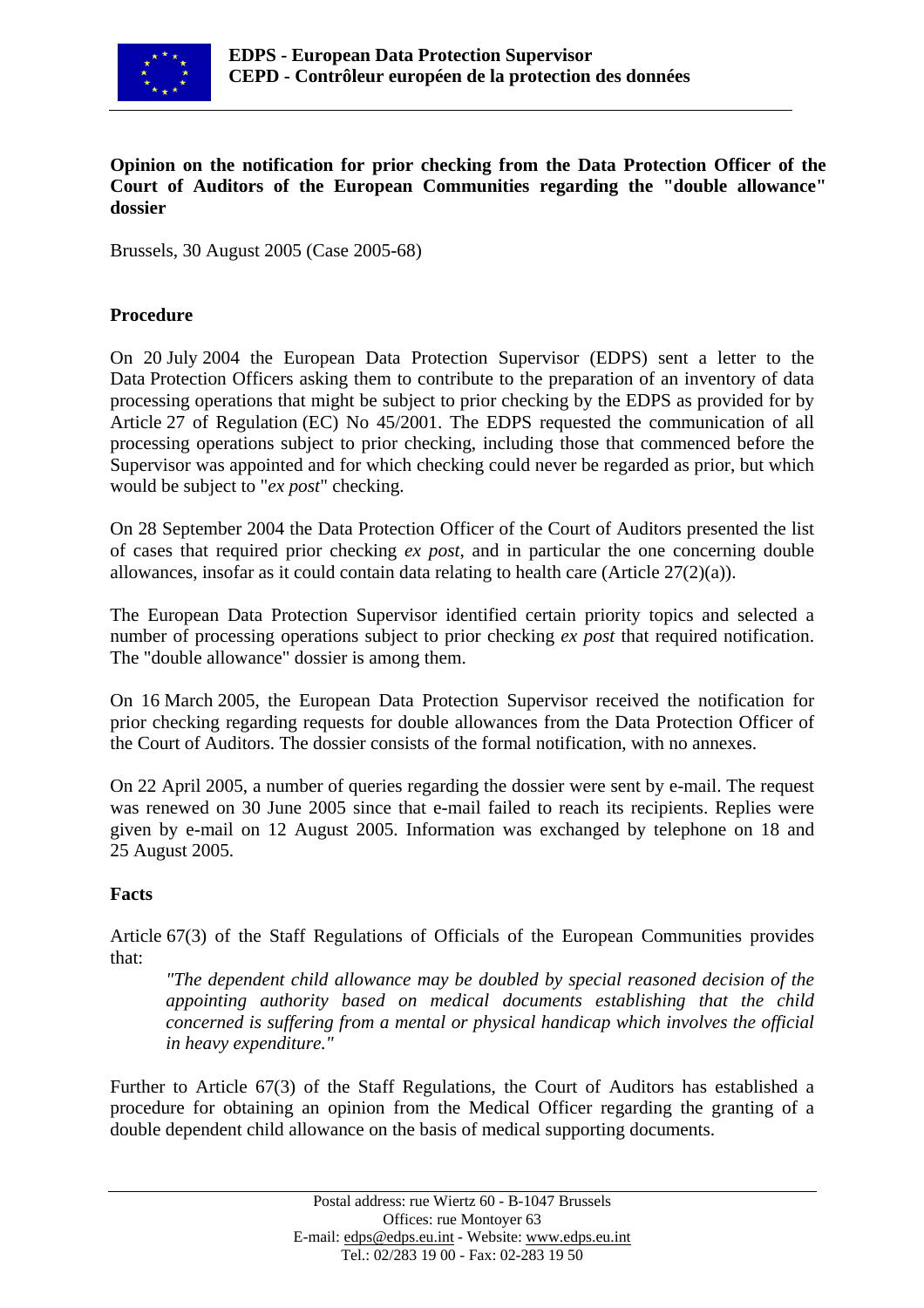The procedure is as follows:

The Member of the Court, official, other servant or other person entitled to receive the allowance (if the child is in the care of a third party) may apply for the allowance to be doubled by submitting a request in writing.

The request must be sent to the AA, possibly together with a sealed envelope containing the medical information. On receipt of a request for a double allowance, the Human Resources Directorate (HRD) forwards a copy, in an envelope marked "confidential", to the Medical Officer for an opinion on the merits of the request. The sealed envelope containing the child's medical information, if any, is sent with the copy of the request. The Medical Officer may ask for additional information from the child's doctor. The Medical Officer may also ask to examine the child in his surgery.

The Medical Officer's opinion is notified to the HRD in a confidential letter which contains no medical information. If the opinion is favourable, the period in respect of which the allowance is to be granted is also specified. On the basis of the Medical Officer's opinion, a decision is established, signed by the AA and sent to the applicant. The entire procedure is confidential.

The following persons and departments are involved in the procedure:

- the Medical Officer of the Court of Auditors, who is the only person in possession of the medical data;
- the authorising officer/AA;
- the *ex ante* unit (*Cellule ex-ante* responsible for internal financial control);
- the administrative implementation unit (*Cellule applications administratives* responsible for paying the allowance);
- the Sickness Fund (to deal with any possible increase in treatment reimbursement rates);
- the member of staff of the Court of Auditors with authorised access to personal files (adds the decision to the data subject's file).

The data provided are as follows:

- Name and forename
- Personnel number
- Name, forename and date of birth of the child
- Medical data of the child (sent to the administration in a sealed envelope to be forwarded to the Medical Service or sent directly by the applicant to the Medical Service)
- Administrative decision.

The file is processed manually. The administrative decision results in an amendment to a component in the remuneration processed by the New Payroll System (NAP).

The Medical Officer's opinion and AA's decision are added to the personal file of the data subject. The conditions of retention are therefore those applicable to all documents added to personal files: the documents are kept for an unlimited period.

The medical data are added to a medical file kept by the Medical Service of the Court of Auditors. That medical file is kept by the Medical Service for:

- the entire period of employment of the data subject;
- five years after the data subject ceases to be employed (because he or she has reached retirement pension age or in case of death).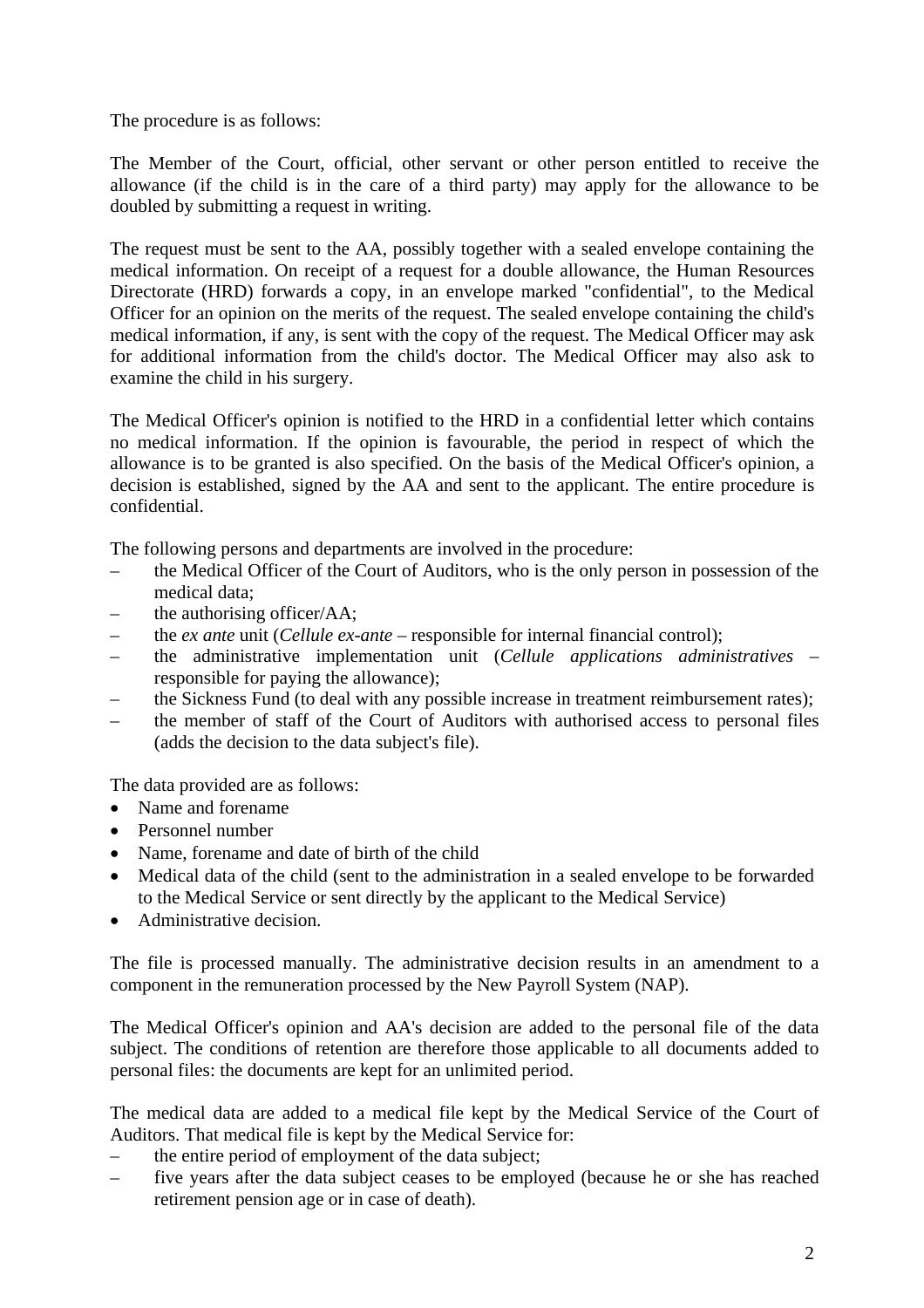After that period, the files are archived in a place intended for that purpose at the Commission for a period of 30 years, and are subsequently destroyed.

Security measures have been established to manage these files.

# **Legal aspects**

# **1. Prior checking**

The notification received by e-mail on 18 May 2005 relates to processing of personal data ("any information relating to an identified or identifiable natural person" – Article  $2(a)$ ) and therefore falls within the scope of Regulation (EC) No 45/2001.

Furthermore, the decision taken on the basis of the conclusions of the Medical Officer is entered into an automated system. Processing by the Medical Officer is entirely manual but the content is intended to form part of a filing system. Article 3(2) of Regulation (EC) No 45/2001 therefore applies in the case in point.

Article 27(1) of Regulation (EC) No 45/2001 makes "processing operations likely to present specific risks to the rights and freedoms of data subjects by virtue of their nature, their scope or their purposes" subject to prior checking by the European Data Protection Supervisor.

Processing is also subject to the provisions of Article 27(2)(a): "The following processing operations are likely to present such risks: processing of data relating to health …", which is the case here since the data fall within the scope of "data relating to health"<sup>[1](#page-2-0)</sup> and medical data.

In principle, checks by the European Data Protection Supervisor should be performed before the processing operation is implemented. In this case, as the European Data Protection Supervisor was appointed after the system was set up, the check necessarily has to be performed *ex post*. However, this does not alter the fact that it would be desirable for the recommendations issued by the European Data Protection Supervisor to be implemented.

The notification from the Data Protection Officer of the Court of Auditors was received by e-mail on 16 March 2005. An e-mail requesting additional information was sent on 22 April 2005. In accordance with Article 27(4) of the Regulation, the two-month period within which the European Data Protection Supervisor must deliver an opinion was suspended. The request was renewed on 30 June 2005 since the previous e-mail failed to reach its recipients. Replies were given by e-mail on 12 August 2005. Information was exchanged by telephone on 18 and 25 August 2005.

The European Data Protection Supervisor therefore had to deliver his opinion by 5 September 2005 at the latest, as laid down in Article 27(4) of the Regulation.

# **2. Legal basis and lawfulness of the processing operation**

The legal basis for this processing operation is contained in Article 67(3) of the Staff Regulations of Officials of the European Communities. The Court of Auditors is therefore justified in organising a procedure for obtaining the opinion of the Medical Officer with

<span id="page-2-0"></span> $\mathbf{1}$ 

<sup>1</sup> Judgment of the Court of Justice of the European Communities of 6 November 2003, Lindqvist, C-101/01, ECR p. I-0000.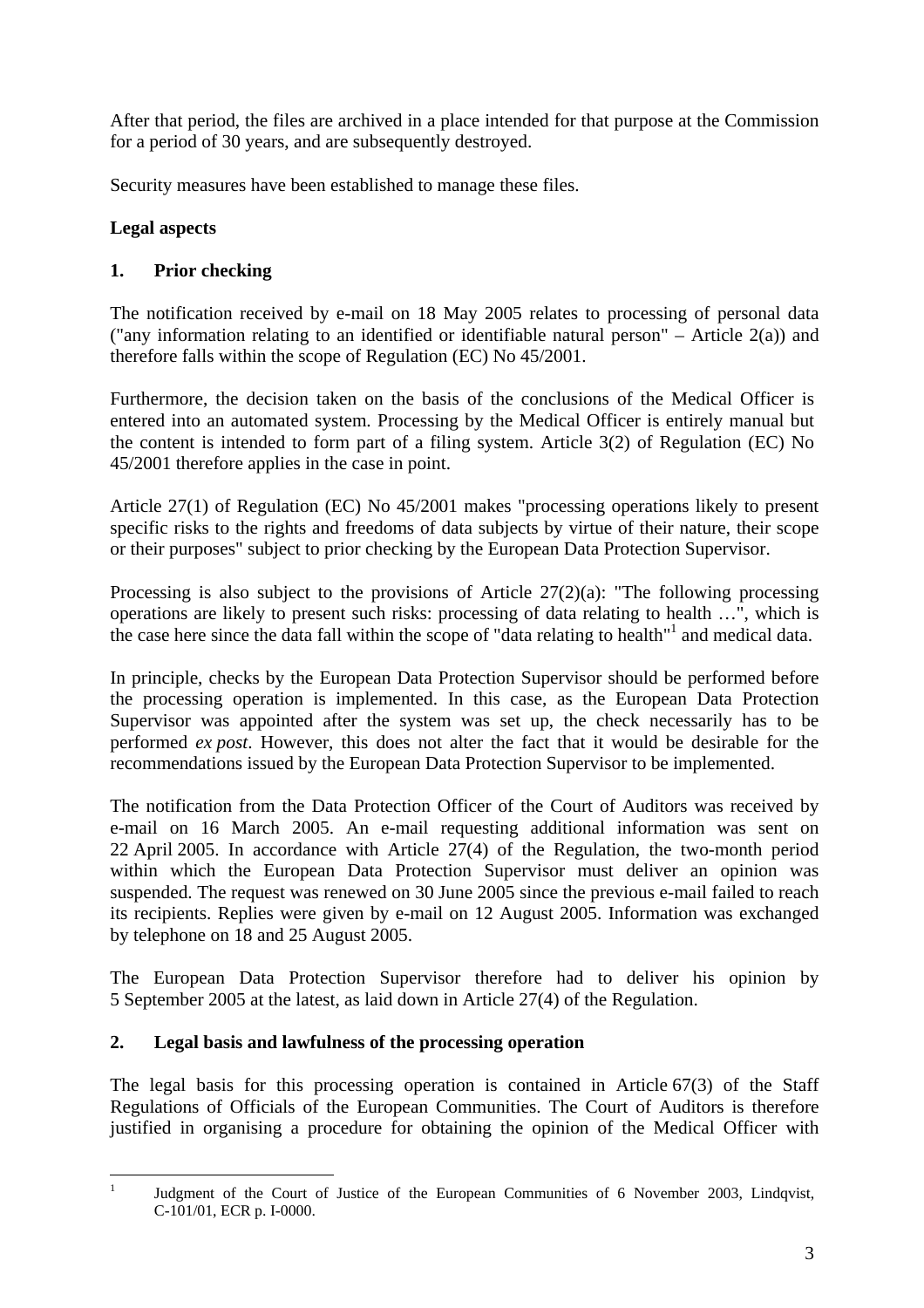respect to the granting of a double dependent child allowance on the basis of conclusive medical documents. The legal basis is therefore valid.

Alongside the legal basis in relation to Regulation (EC) No 45/2001, the lawfulness of the processing operation must also be considered. Article 5(a) of Regulation (EC) No 45/2001 stipulates that the processing must be "*necessary for the performance of a task carried out in the public interest on the basis of the Treaties establishing the European Communities … or in the legitimate exercise of official authority vested in the Community institution*". Establishing a procedure to obtain the conclusions of the Medical Officer with respect to the granting of a double dependent child allowance on the basis of conclusive medical documents is part of the legitimate exercise of official authority vested in the institution. The processing operation is therefore lawful.

Moreover, data relating to health are among the data which Article 10 of Regulation (EC) No 45/2001 classes as "special categories of data".

### **3. The processing of special categories of data**

Article 10(2)(b) (*"Paragraph 1* [prohibition of the processing of data concerning health] *shall not apply where … processing is necessary for the purposes of complying with the specific rights and obligations of the controller in the field of employment law insofar as it is authorised by the Treaties establishing the European Communities or other legal instruments adopted on the basis thereof ...* "*n* applies in the case in point. The Court of Auditors, in its capacity as employer, is complying with Article 10(2)(b) by processing the data submitted.

Lastly, in the case in point, certain data (relating to this procedure in particular) are forwarded to the institution's Medical Officer. Owing to the nature of the data involved, which concern health, Article 10(3) (special categories of data) of Regulation (EC) No 45/2001 applies in this instance. It provides that "*Paragraph 1* [prohibition of the processing of data concerning health] *shall not apply where processing of the data is required for the purposes of preventive medicine, medical diagnosis, the provision of care or treatment or the management of healthcare services, and where those data are processed by a health professional subject to the obligation of professional secrecy or by another person also subject to an equivalent obligation of secrecy*". On account of his position, the Medical Officer is subject to the obligation of professional secrecy and is the sole recipient of these data. Article 10(3) is duly complied with.

# **4. Data quality**

Data must be "*adequate, relevant and not excessive*" (Article 4(1)(c) of Regulation (EC) No 45/2001). The processed data described at the beginning of this opinion should be regarded as fulfilling these conditions in relation to the processing operation.

Great care appears to be taken during processing to ensure that non-authorised persons are not sent or given access to purely medical data.

Furthermore, the data must be *processed fairly and lawfully* (Article 4(1)(a) of Regulation (EC) No 45/2001). The matter of lawfulness has been reviewed above. Given the sensitivity of the subject, fairness is an issue which warrants considerable attention. It is linked to the information to be given to the data subject (see section 9 below).

Lastly, the data must be "*accurate and, where necessary, kept up to date; every reasonable step must be taken to ensure that data which are inaccurate or incomplete, having regard to*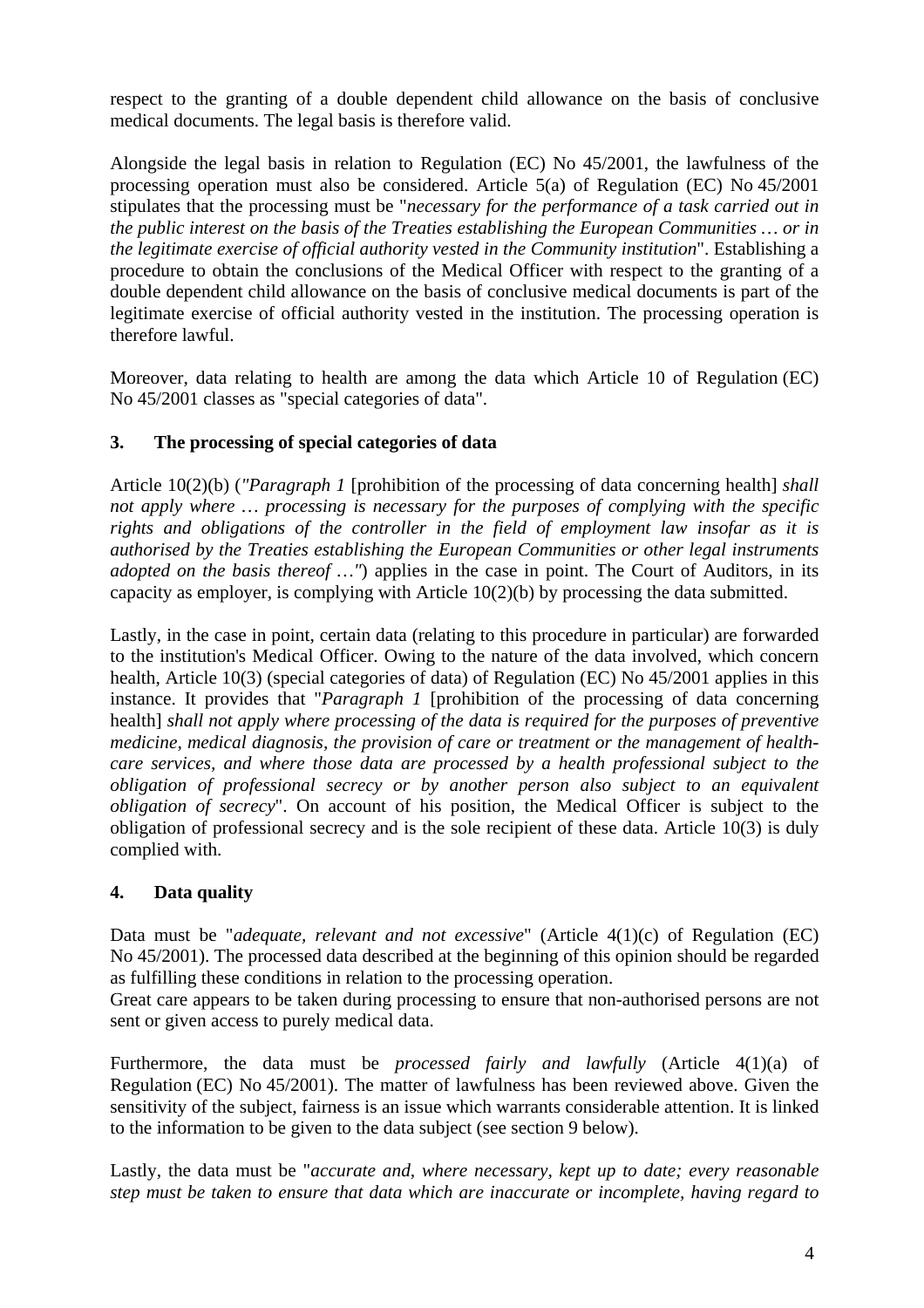*the purposes for which they were collected or for which they are further processed, are erased or rectified*" (Article 4(1)(d) of the Regulation).

Some officials of the Sickness Fund Department or other administrative units (internal financial control and payment of allowances), as well as the authorising officer/AA, have access to the files and programs so as to be able to change certain data relating solely to entitlement to the double allowance and thus preserve the quality of the information. In this instance, Article 4(1)(d) of the Regulation is duly complied with. The data subject is made aware of his or her right of access to and right to rectify data, in order to ensure that the file remains as comprehensive as possible. These rights are the second means of ensuring data quality. They are discussed in section 10 below.

# **5. Data retention**

Article 4(1)(e) of Regulation (EC) No 45/2001 lays down the principle that data must be "*kept in a form which permits identification of data subjects for no longer than is necessary for the purposes for which the data were collected or for which they are further processed*".

The Medical Officer's opinion and AA's decision are added to the personal file of the data subject. The conditions of retention are those applicable to all documents added to personal files: the documents are kept for an unlimited period.

The medical data are added to a medical file kept by the Court of Auditors' Medical Service. The Medical Department keeps that medical file during the entire period of employment of the data subject, and for a further five years after the person ceases to be employed (because he or she has reached retirement pension age or in case of death). After that period, the files are archived in a place intended for that purpose at the Commission for a period of 30 years, and are subsequently destroyed.

As regards data retention for the purposes of granting a double allowance, and in the light of Regulation (EC) No 45/2001, the question arises as to why the retention period depends on the period of employment of the data subject rather than the period of that person's entitlement to the allowance. It would seem more suitable to keep the medical data relating to the double allowance while that allowance is being paid, plus a further five years after it ceases to be paid. Furthermore, long-term retention of data must be accompanied by appropriate safeguards. The data that are being kept are sensitive. The fact that they are archived for longterm retention does not make them any less sensitive. Accordingly, even where long-term retention is concerned, appropriate transmission and storage measures must be applied when handling these data, as is the case for all sensitive information.

According to the notification, the possibility of storing data for historical, statistical or scientific reasons is excluded.

The European Data Protection Supervisor requests that the data be kept for the period of entitlement to the allowance plus a further five years. Furthermore, he recommends that staff be informed about the data retention period for the purposes of this procedure (see section 9 below).

### **6. Change of purpose/compatible use**

Data are retrieved from or entered into the staff databases. Furthermore, these data have an incidence on the remuneration components processed by the New Payroll System (NAP). The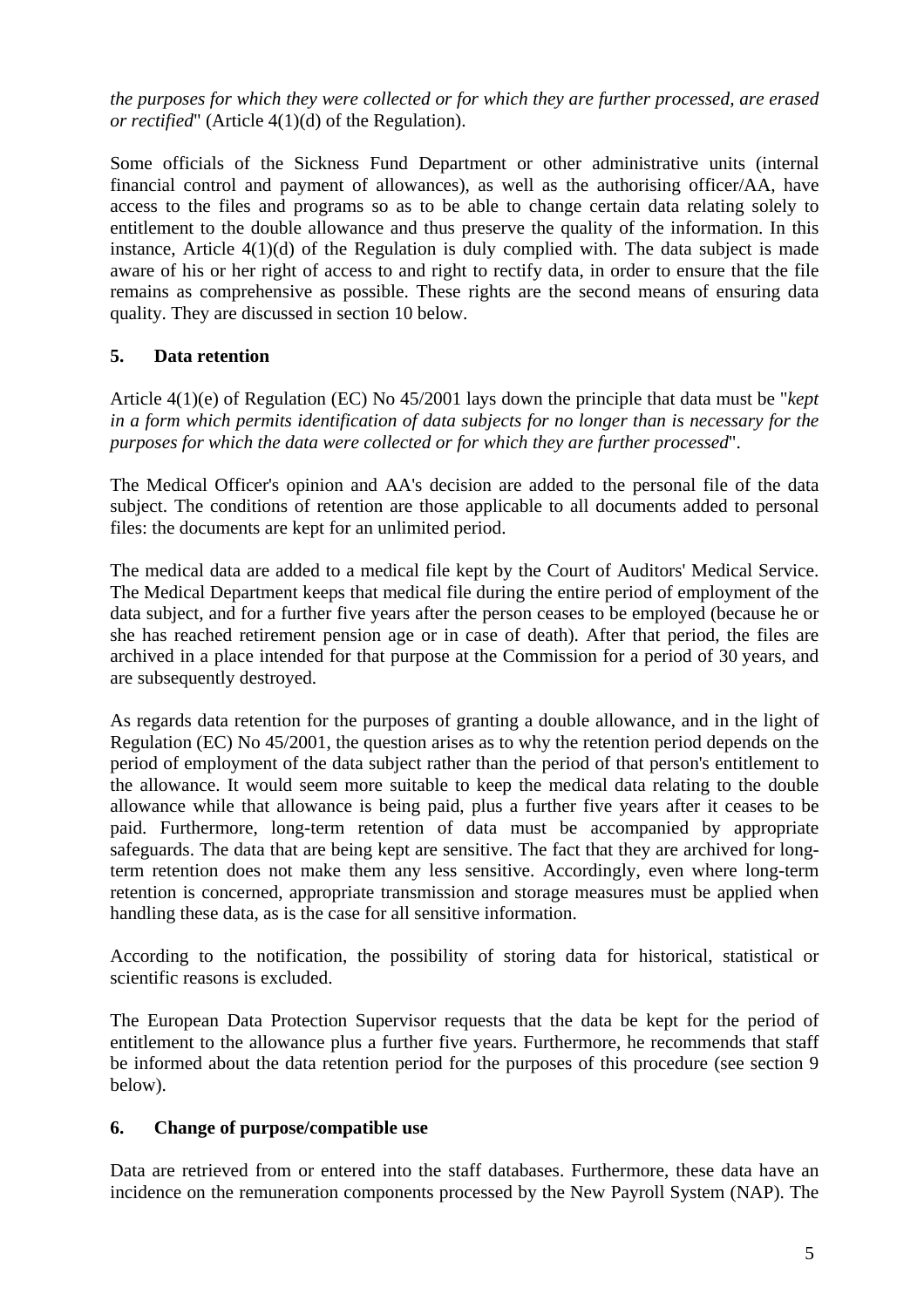processing operation being reviewed involves no general change of the specified purpose of staff databases and is not incompatible with that purpose. Accordingly, Article 6(1) of Regulation (EC) No 45/2001 is not applicable to the case in point and the conditions of Article 4(1)(b) of the Regulation are fulfilled.

### **7. Transfer of data**

The processing operation should also be scrutinised in the light of Article 7(1) of Regulation (EC) No 45/2001. The processing covered by Article 7(1) is the transfer of personal data within or to other Community institutions or bodies "*if the data are necessary for the legitimate performance of tasks covered by the competence of the recipient*".

The case in point concerns transfers within the same institution (to the authorising officer/AA, *ex ante* unit (responsible for internal financial control) and administrative implementation unit (responsible in particular for paying the allowance)). It also concerns transfers between institutions since the personal data are also transferred to the European Commission department responsible for archiving the files and – to determine the reimbursement rate – to the Sickness Fund, which is an interinstitutional scheme.

Care should therefore be taken to ensure that the conditions of Article 7(1) are fulfilled; that is the case since the data collected are necessary for carrying out the processing and, furthermore, are "*necessary for the legitimate performance of tasks covered by the competence of the recipient*"*.* In this case, the task is the responsibility of the various departments of the Court of Auditors, the Sickness Fund and the Commission. As regards the transfers, only relevant data must be transferred. This transfer is therefore indeed lawful insofar as the purpose is covered by the competences of the recipients. Article 7(1) is therefore duly complied with.

### **8. Processing including the personnel or identifying number**

The Court of Auditors uses the personnel number. While the use of an identifier is, in itself, no more than a means (and a legitimate one in this case) of facilitating the task of the personal data controller, its effects may nevertheless be significant. This was why the European legislator decided to regulate the use of identifying numbers in Article 10(6) of the Regulation, which makes provision for action by the European Data Protection Supervisor. In the case in point, use of the personnel number may allow the linkage of data processed in different contexts. The point here is not to establish the conditions under which the Court of Auditors may process the personnel number, but rather to draw attention to that provision of the Regulation. In this instance, the Court of Auditors' use of the personnel number is reasonable because it is a means of facilitating the processing task, in particular archiving.

### **9. Information for data subjects**

The notification states that the data subject is informed as soon as the AA receives the conclusions of the Medical Officer.

The provisions of Article 11 (*Information to be supplied where the data have been obtained from the data subject*) on information to be given to the data subject apply in this case. The data subject must be notified of the information specified in subparagraphs (a) (identity of the controller), (b) (purposes of the processing operation), (c) (recipients or categories of recipients of the data), (d) (whether replies to the questions are obligatory or voluntary, as well as the possible consequences of failure to reply) and (e) ("the existence of the right of access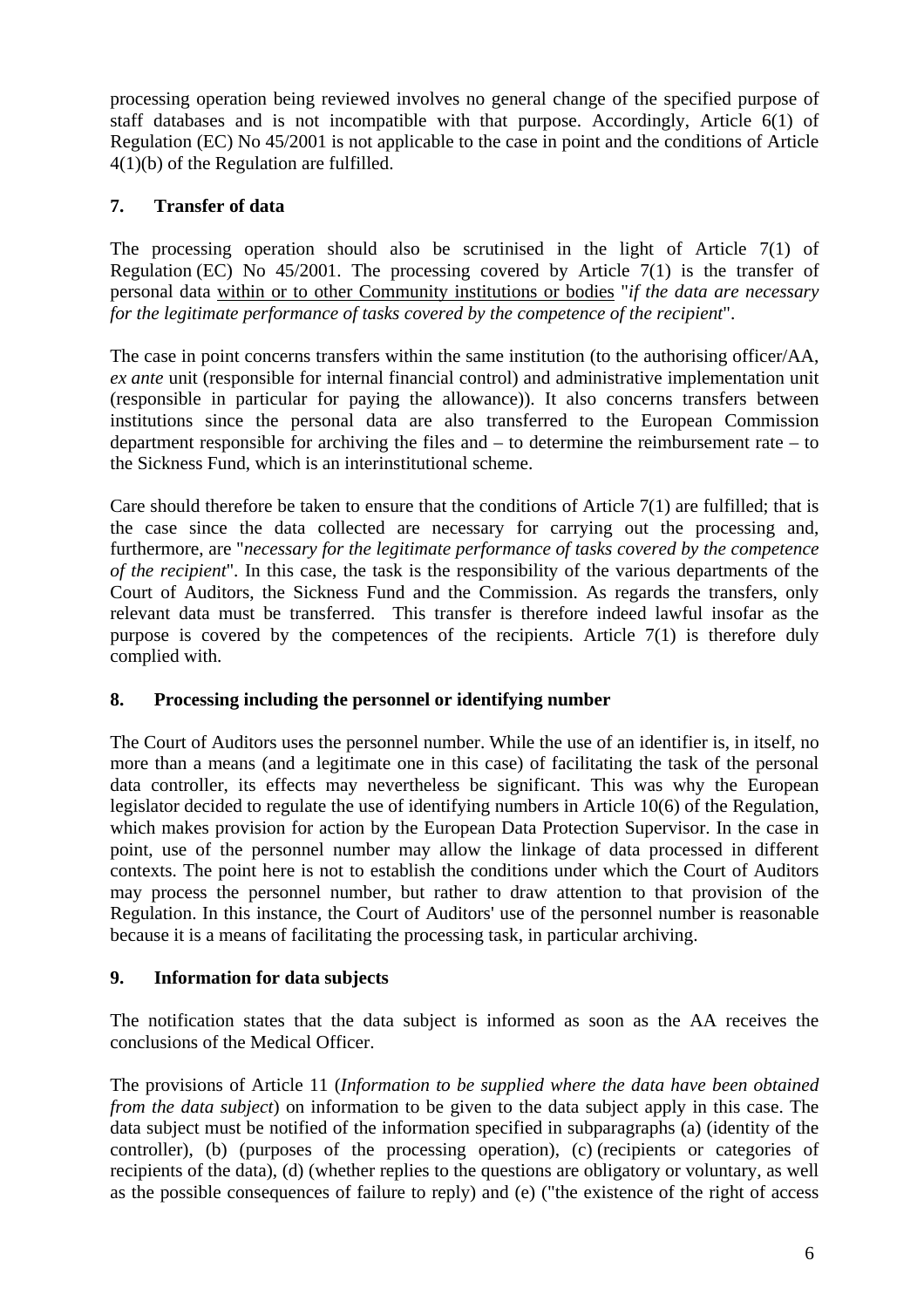to, and the right to rectify, the data concerning him or her"). The same goes for subparagraph (f), which stipulates the following: *legal basis of the processing operation*, *time-limits for storing the data* and *right to have recourse at any time to the European Data Protection Supervisor*. It guarantees that processing is carried out completely fairly.

The provisions of Article 12 (*Information to be supplied where the data have not been obtained from the data subject*) on information to be given to the data subject also apply in this case because information may be obtained from external doctors or even the Medical Officer himself. The information specified in the various subparagraphs of Article 12 must be supplied to the data subject.

The European Data Protection Supervisor recommends that all the information referred to in Articles 11 and 12 of Regulation (EC) No 45/2001 be supplied to the data subject. This information could be supplied in a note when the data subject requests the allowance and could also be included in the description of the procedure when it is brought to the attention of the institution's staff as a whole.

### **10. Right of access and of rectification**

Article 13 of Regulation (EC) No 45/2001 makes provision, and sets out the rules, for right of access at the request of the data subject. In the case in point, data subjects have access to their personal file containing the Medical Officer's opinion and the AA's decision.

Article 14 of Regulation (EC) No 45/2001 allows the data subject a right to rectification. In addition to being given access to their personal data, data subjects may also have them amended if necessary.

This set of provisions satisfies the conditions laid down in Articles 13 and 14 of Regulation (EC) No 45/2001.

# **11. Security**

In accordance with Article 22 of Regulation (EC) No 45/2001 on security of processing, "*the controller shall implement appropriate technical and organisational measures to ensure a level of security appropriate to the risks represented by the processing and the nature of the personal data to be protected*".

The entire procedure is confidential. Appropriate security measures are provided for with respect to consultation of the file by the data subject and retention of such files. Article 22 of Regulation (EC) No 45/2001 is therefore duly complied with.